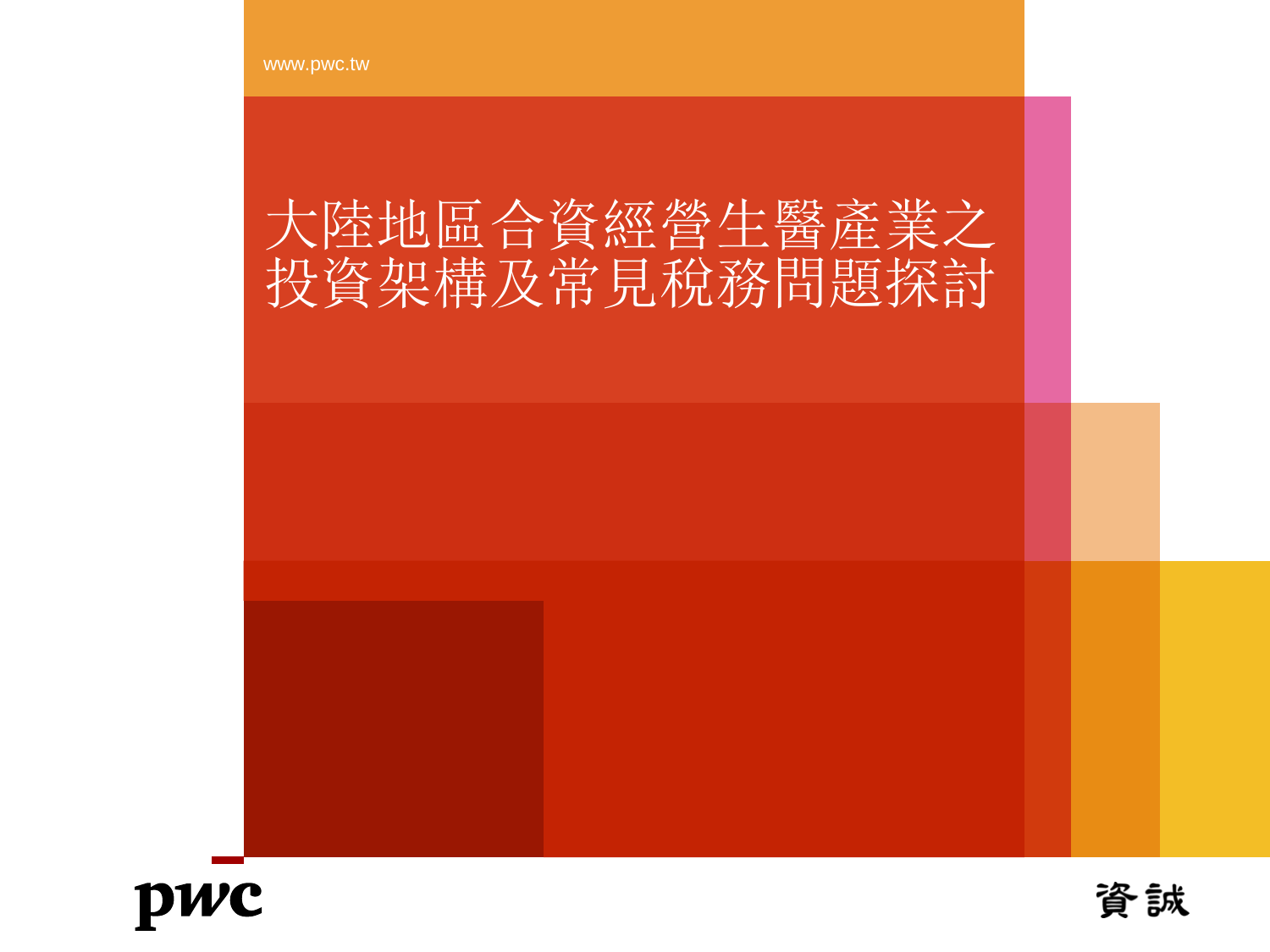

#### 段士良 會計師

台灣資誠聯合會計師事務所及 中國大陸普華永道諮詢顧問有 限公司 合夥人

#### $2729 - 5995$

 $\boxtimes$  patrick.tuan@tw.pwc.com

# *PwC Taiwan*

**│**學歷**│**

- ‧東海大學企業管理所
- ‧台北大學會計學系

#### **│**經歷**│**

- ‧中華民國會計師考試及格
- 中國普華永道諮詢顧問有限公司(PwC China)轉讓定價高級經理及台資企業服務窗口
- 段士良會計師目前同時擔任台灣資誠聯合會計師事務所與大陸普華永道諮詢顧問有限 公司合夥人,負責兩岸跨境稅務諮詢與規劃服務。段會計師專精於兩岸三地跨境租稅 規劃,包括併購,轉讓定價,跨境投資架構設計及重組,跨境交易模式設計以及相關 租稅優惠申請等,並對許多有意在兩岸上市之台外資企業提供上市前稅務諮詢與輔導; 在協助企業與兩岸稅務機關進行租稅議題探討及爭端協談方面,段會計師亦有豐富的 經驗與視野。
- ‧段會計師受邀擔任許多專業協會或商務協會(如台灣印刷電路板協會、台灣電機電子 工業同業公會、兩岸醫事交流協會及台灣連鎖暨加盟協會等)之特聘講師或顧問,提 供其在兩岸投資與稅務規劃的專業意見。

#### **│**專長**│**

- 協助跨國公司進行組織重組及投資架構與交易規劃
- 協助客戶進行轉讓定價策略研究、制定集團轉讓定價政策及準備轉讓定價企業主檔及 轉讓定價報告
- ‧處理台商兩岸上市前稅務及商務問題
- ‧處理兩岸稅務爭議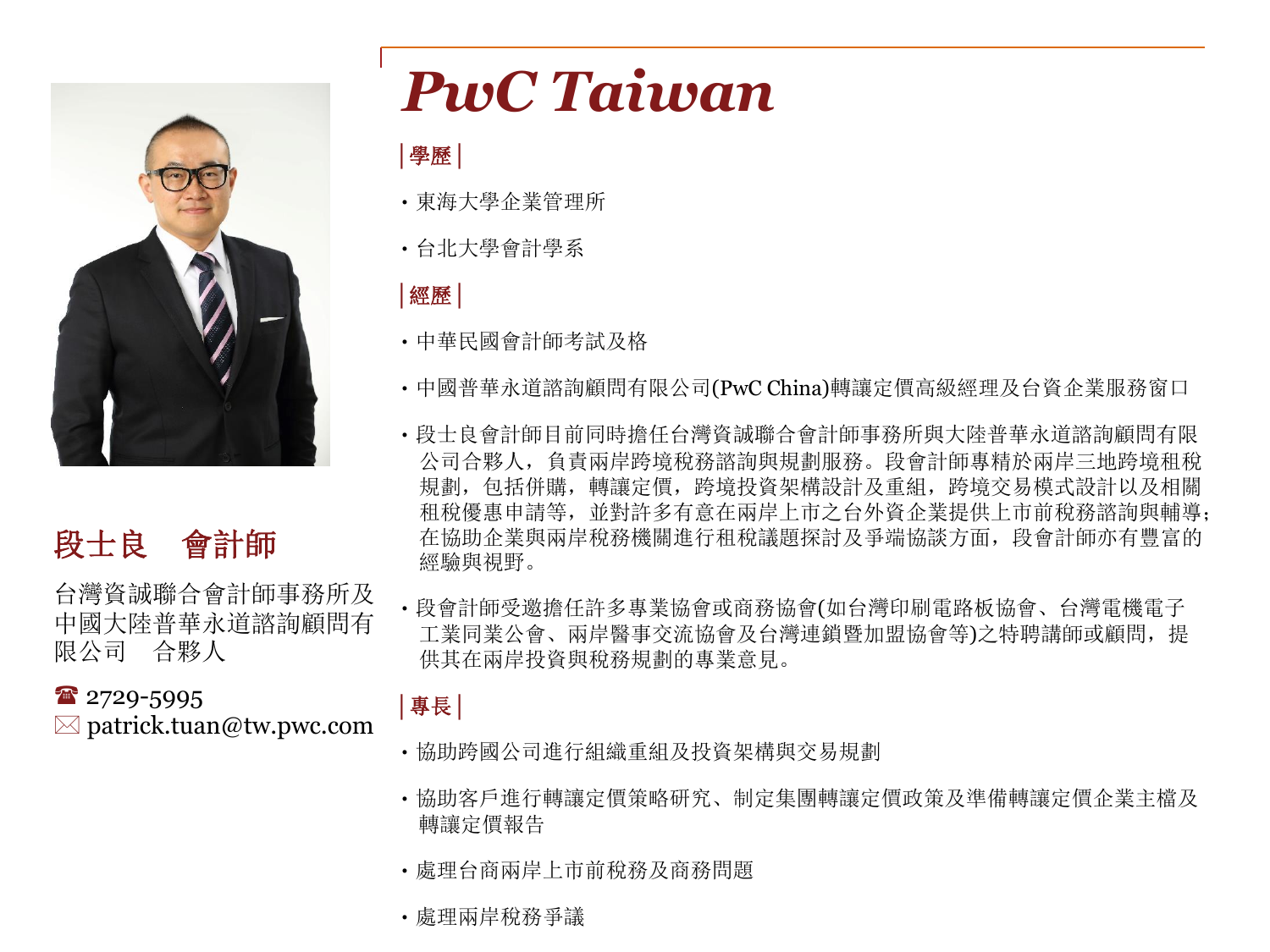## *Agenda*

### ■ 投資架構調整應考量因素

- 議題1 技術股
- 議題2 收益型態複雜
- 議題 3 合資時常見稅務議題

## **Case Study**

- Phase I Start-up
- Phase II Revenue from 3rd party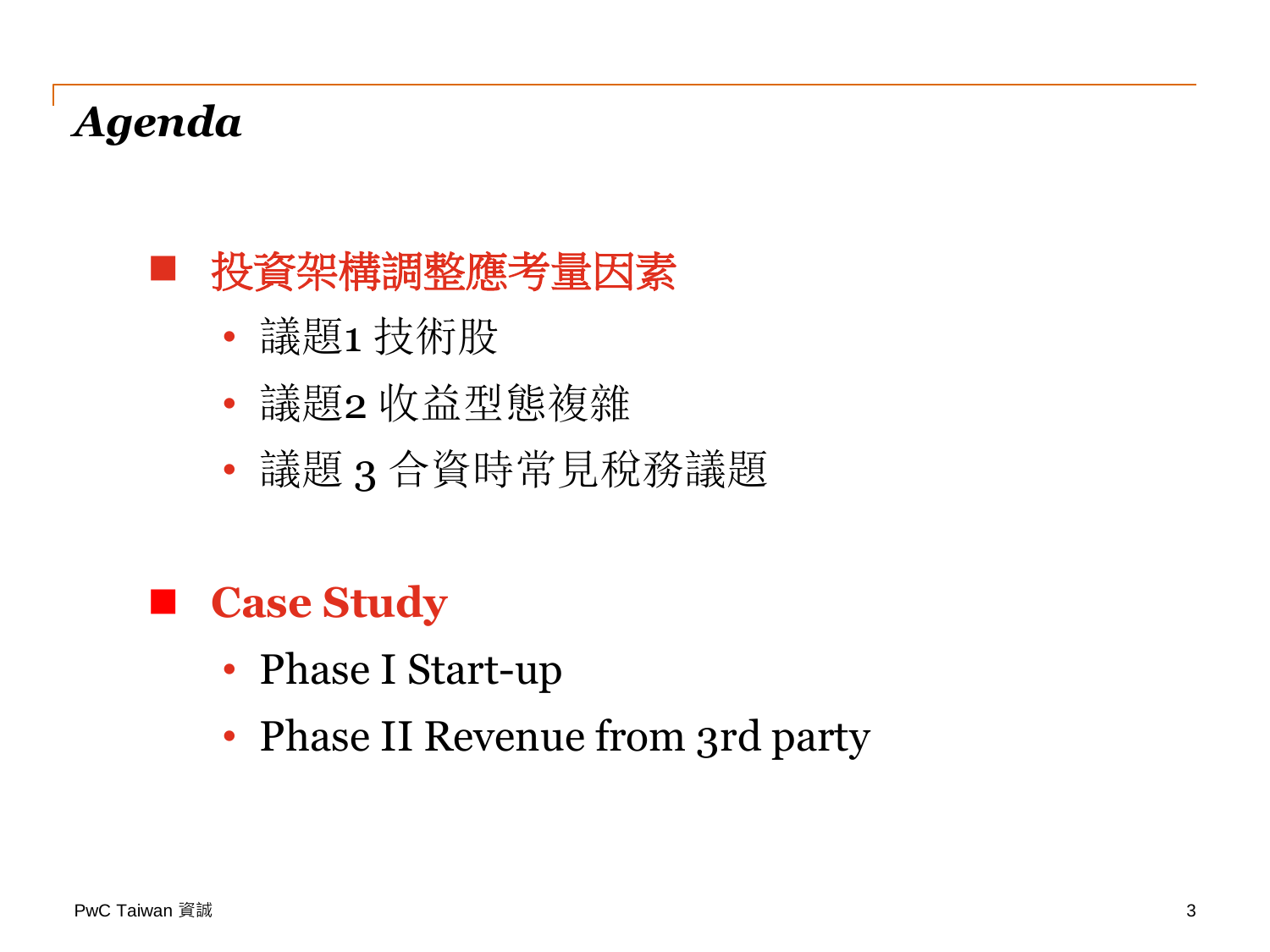

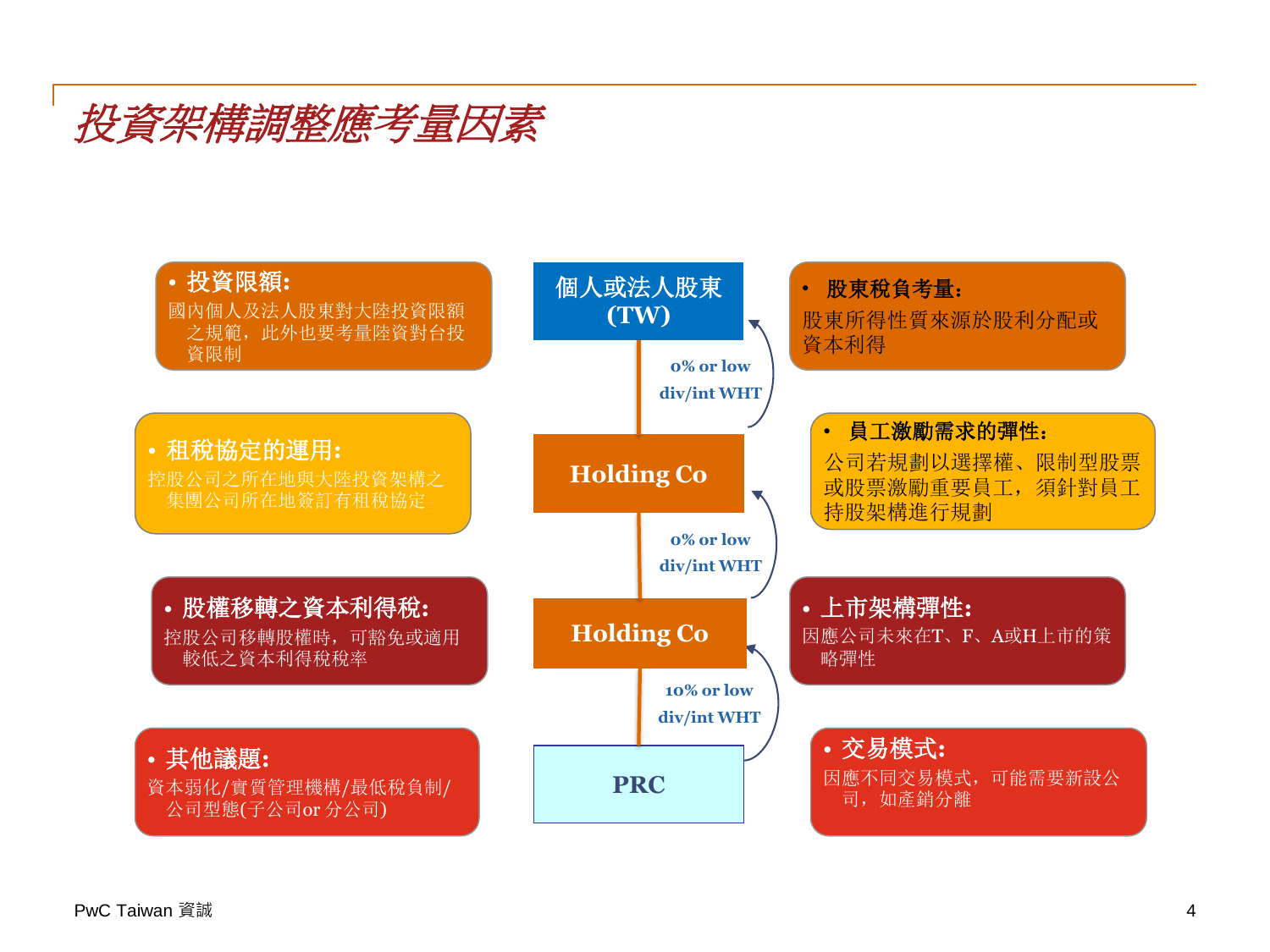

常見訴求:團隊投入*"know-how"*,金主出資繼續開發;團隊享有股權、 甚至優先股東權*…….*請問會計師要如何規劃設計



5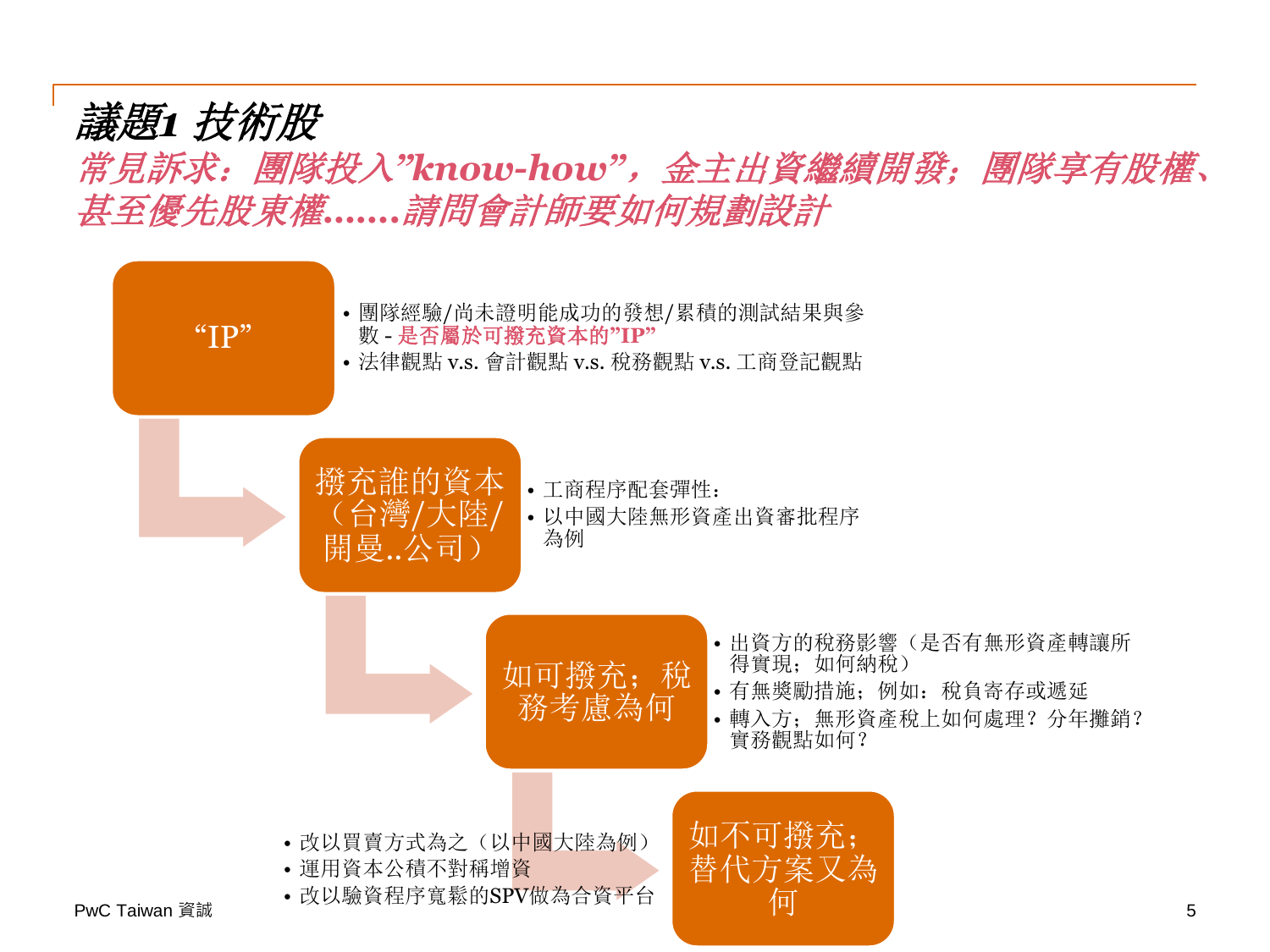#### 議題*2* 收益型態複雜

常見訴求:會計認列、所得屬性、稅務處理方式高度不確定,如何建構 交易模式及*TP*政策

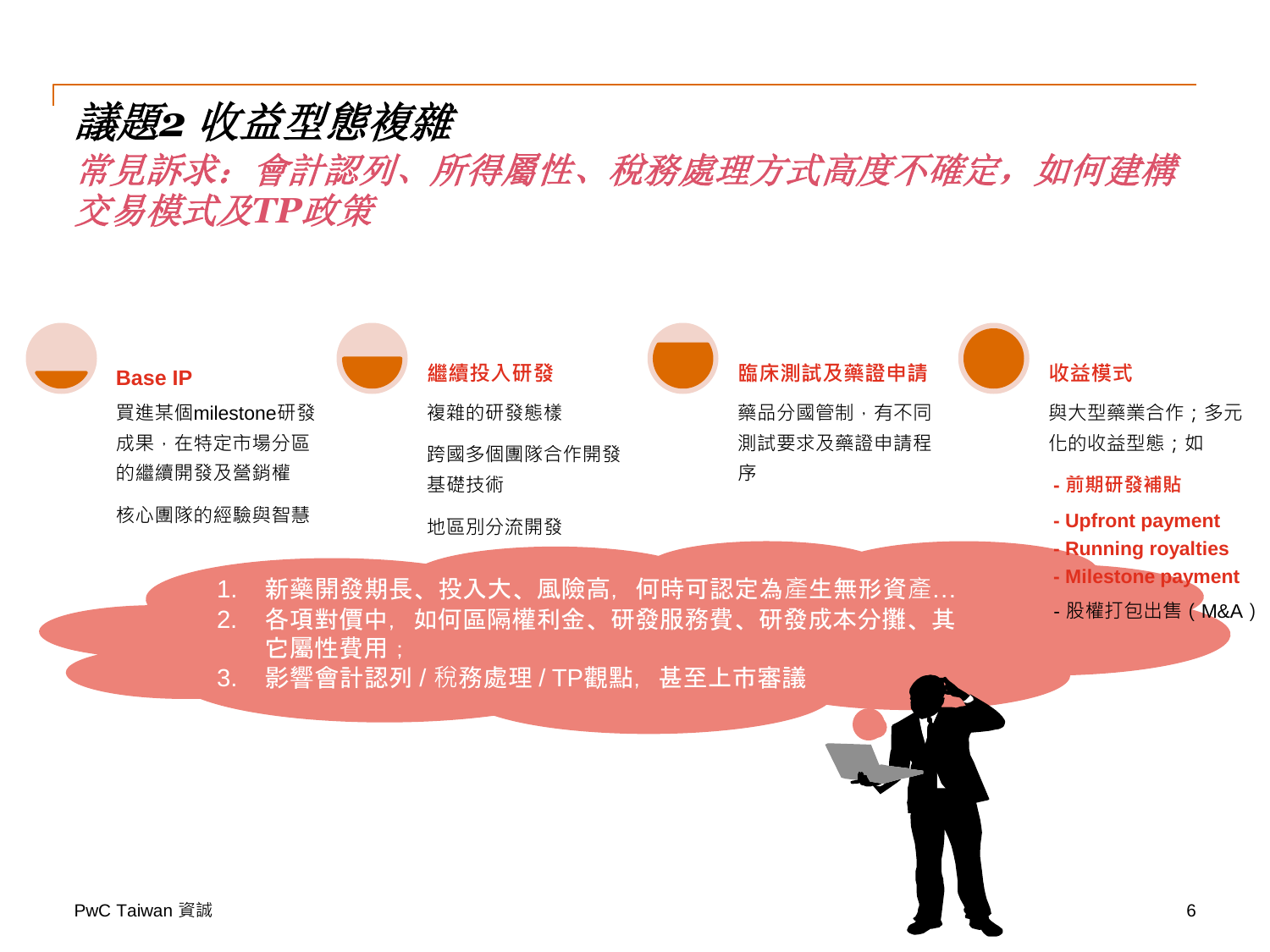### 議題 *3* 合資時常見稅務議題

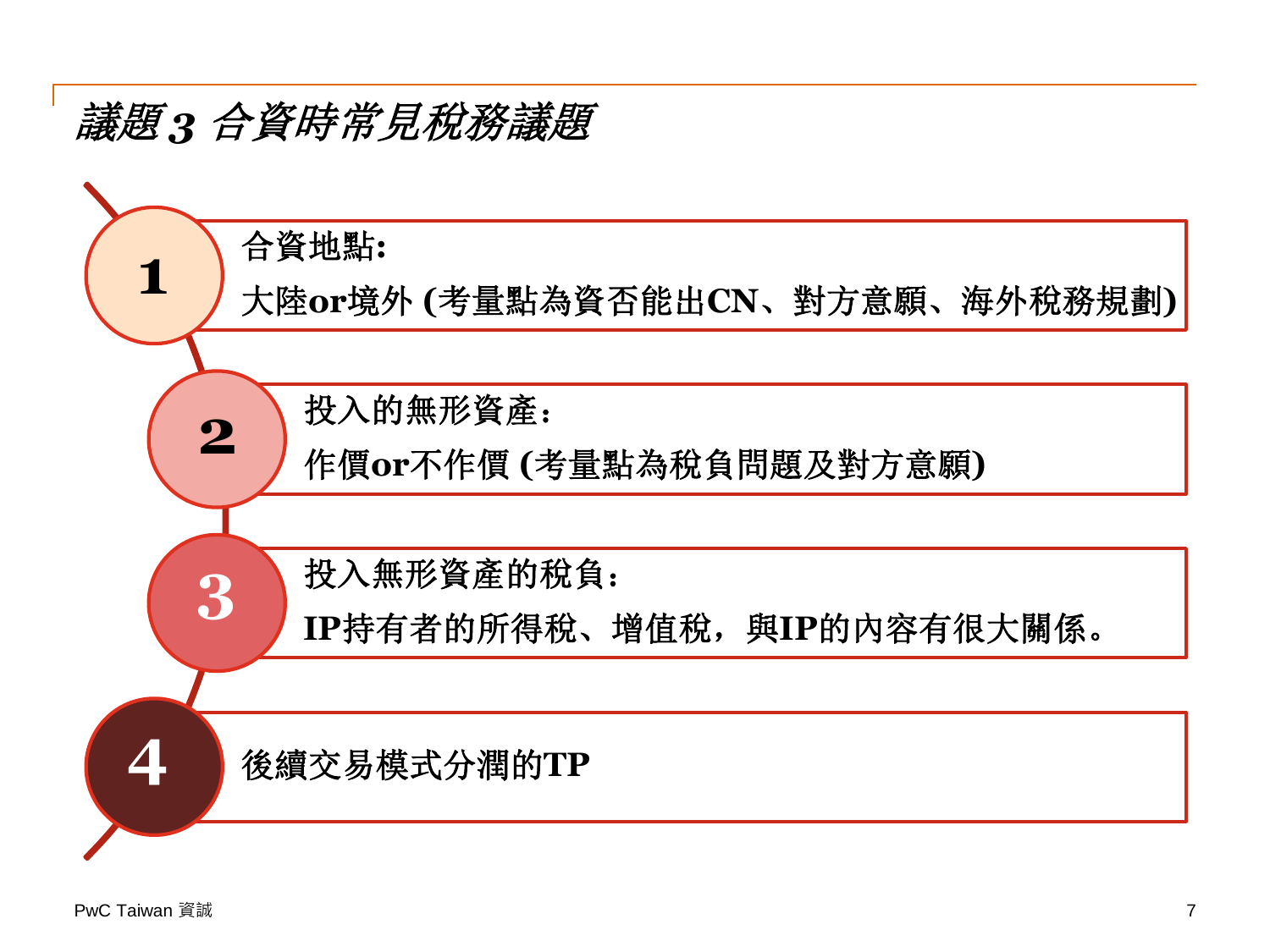### *Case Study Phase I Start-up*



情境: 服務團隊受託對CN Co.進行TDD; 發現做價投資CN Co.的所謂"IP"; 好像怪 怪的….

- 税務: 如IP存疑; 衍伸的(大陸)稅務風 險有哪些?
- 1. 企業所得稅觀點
- 2. 無形資產稅上攤銷
- 3. HK Holding Co.是否有所得,是否應 繳納大陸稅負;
- 4. 流轉稅
- 會計:CN Co.會計上認列了無形資產,合 併資產負債表呢? 對財報有無衝擊?
- •移轉訂價: 面對稅局質疑, 如果CN Co.堅 持HK Hold Co.出資的IP有完整的產權, 對集團後續TP安排又有何影響?
- 台灣觀點: 若CN Co.改成TW Co., 則前述 議題分析結果又為何?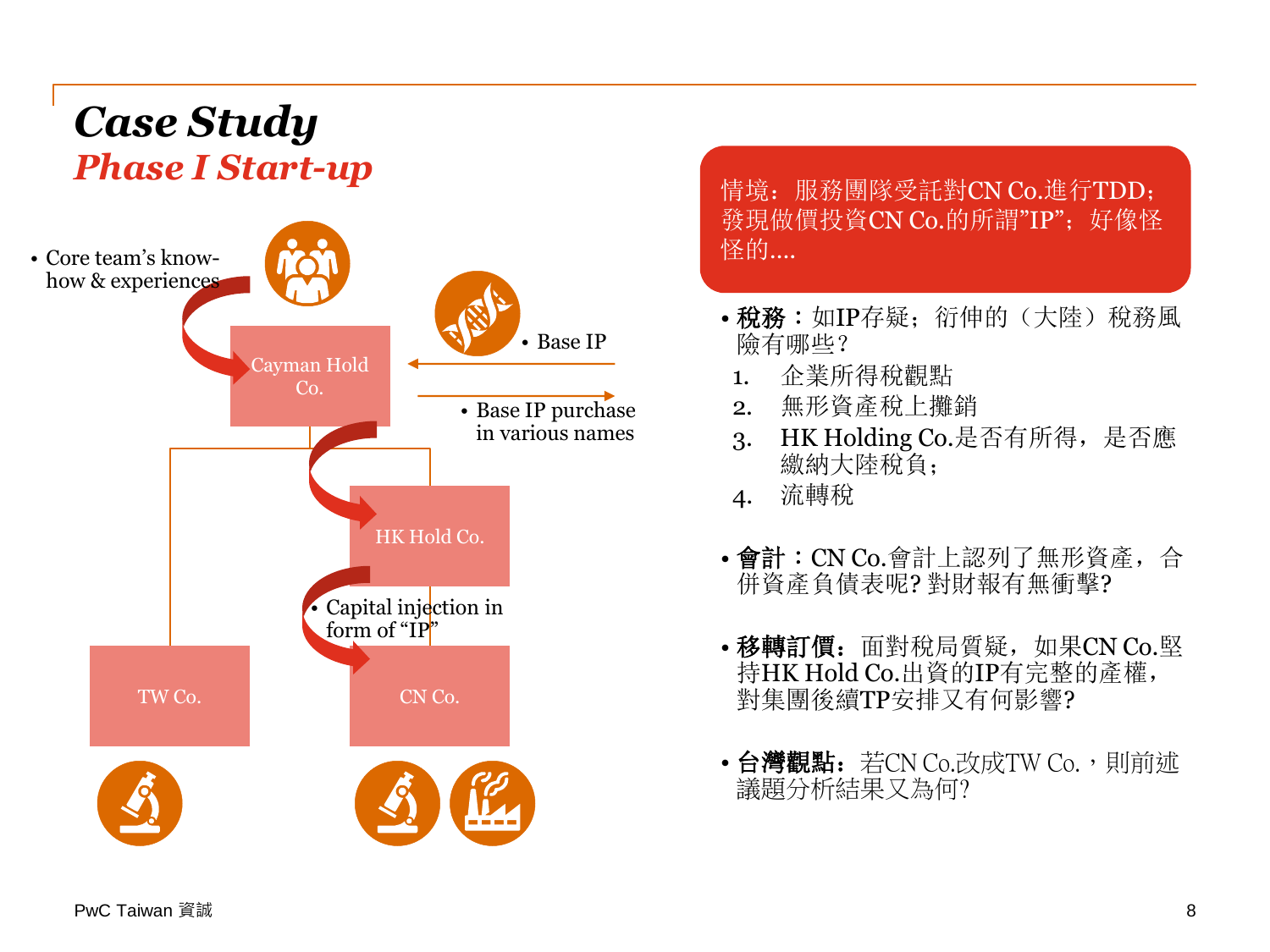### *Case Study Phase II Revenue from 3rd party*



#### 情境:

- 際藥廠,看好集團某一款研發中新 ;支付集團一筆費用; 如 成功問世,大藥廠取得
- 合約中, 該費用包括(a) 前期研發補貼 (b) milestone payments (c) 後續的running royalties ……
- 已知TW Co.及CN Co.都在燒錢, 尚未損 益兩平;
- 由於CN Co.做為量產基地,未來會是集 團主要燒錢單位
- 國際藥廠打算以在中國大陸子公司,支 付前述款項

做為集團的國際租稅顧問

- 建議以哪間公司來收款;Cayman / HK / CN / TW, 税負上較有效益;
- 請同時思考
- 1. 集團對第三方大藥廠收款的稅負影響; 及
- 2. 決定特定一間公司收款後,該公司與 其他關係企業間如何定性? 如何評估 或定性相應的關係人交易屬性? 長期 的TP影響又是如何?